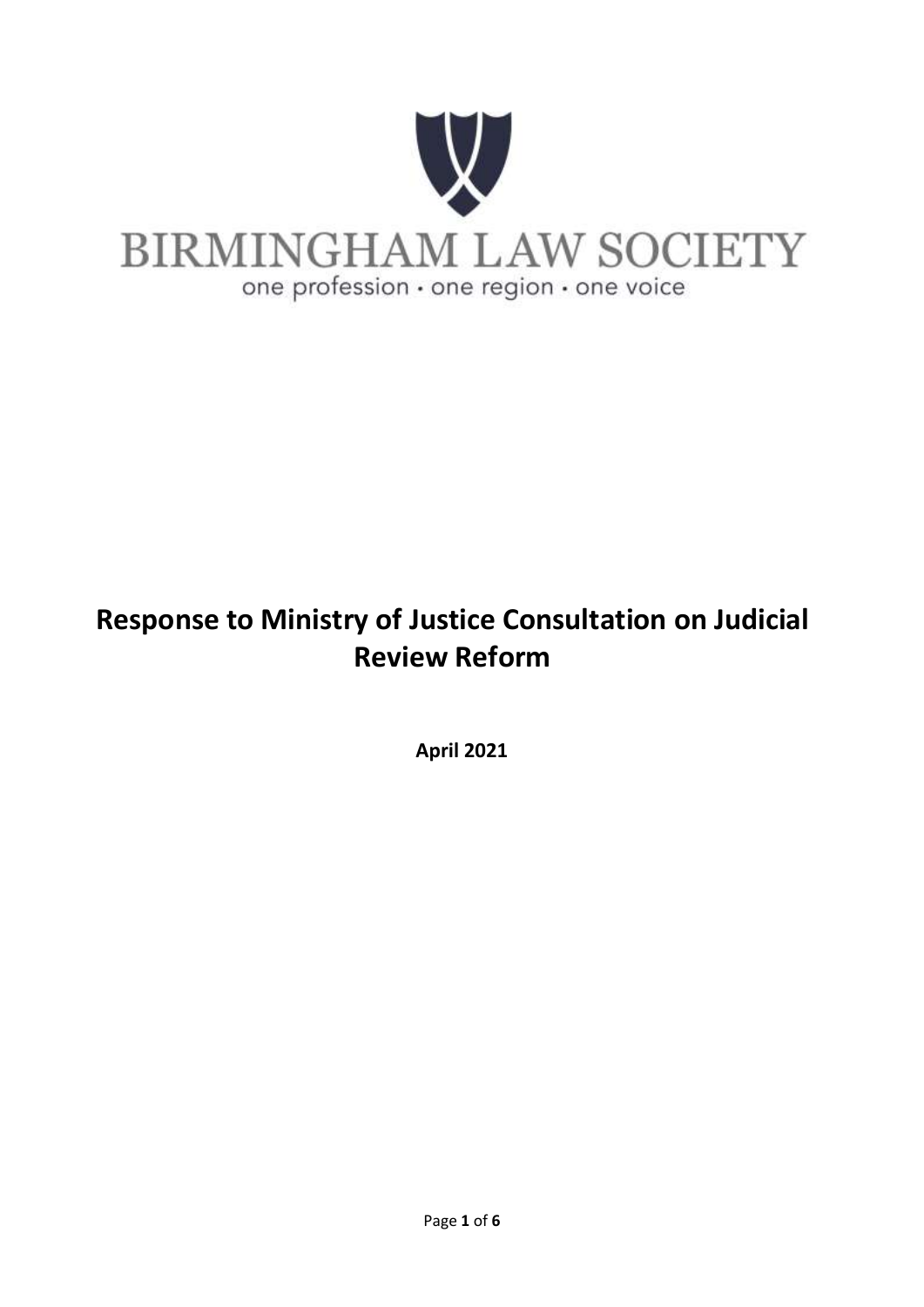#### **BIRMINGHAM LAW SOCIETY**

#### **DISPUTE RESOLUTION COMMITTEE**

#### **RESPONSE TO MINISTRY OF JUSTICE CONSULTATION ON JUDICIAL REVIEW REFORM**

#### **APRIL 2021**

The Birmingham Law Society is the largest provincial local law society with a membership of some 5,000, representing solicitors, barristers and paralegals working in the West Midlands area. This response has been prepared by the Society's Dispute Resolution Committee in relation to the questions posed by Ministry of Justice in its consultation on Judicial Review Reform published in March 2021.

#### **FOREWORD**

Judicial review lies at the heart of the England & Wales legal system. It is of fundamental constitutional importance and is an integral part of the rule of law within our jurisdiction. Judicial review provides access to justice by ensuring accountability of public bodies. Accordingly, we consider that any radical reform of judicial review must be necessary, warranted and supported by clear evidence.

#### **RESPONSES TO CONSULTATION QUESTIONS**

**Question 1: Do you consider it appropriate to use precedent from section 102 of the Scotland Act, or to use the suggestion of the Review in providing for discretion to issue a suspended quashing order?** 

No. We disagree with the concept of suspended quashing orders. Successful claimants for judicial review should not be denied redress by way of delay, particularly bearing in mind that there may be a lengthy period before a claim is determined in any event.

Given that paragraph 9 of the Pre-Action Protocol for Judicial Review encourages alternative dispute resolution, we consider that respondents to judicial review claims have sufficient opportunity to resolve and remedy matters and this opportunity continues throughout proceedings under Rule 1.4(e) Civil Procedure Rules 1998 ('CPR'). Accordingly, we consider that, ultimately, suspended quashing orders are both unwarranted and unnecessary and would only serve to delay matters. As stated by Sir Geoffrey Vos in *Bank St Petersburg PJSC & Anor* v *Arkhangelsky & Anor* [2020] EWCA Civ 408:

#### "*Justice delayed is justice denied*".

This is a historic legal maxim which acknowledges that delays to justice have the effect of denying justice, and which we consider forms part of the wider rule of law. This is reinforced by Clause XXIX of Magna Carta 1297 (which remains in force to this day) which provides that:

"*we will not deny or defer to any man either Justice or Right*" (emphasis added).

Accordingly, we consider that suspended quashing orders would infringe both the rule of law and Clause XXIX of Magna Carta 1297. We respectfully request that the Government and/or Ministry of Justice acknowledge that this is the case and respect such.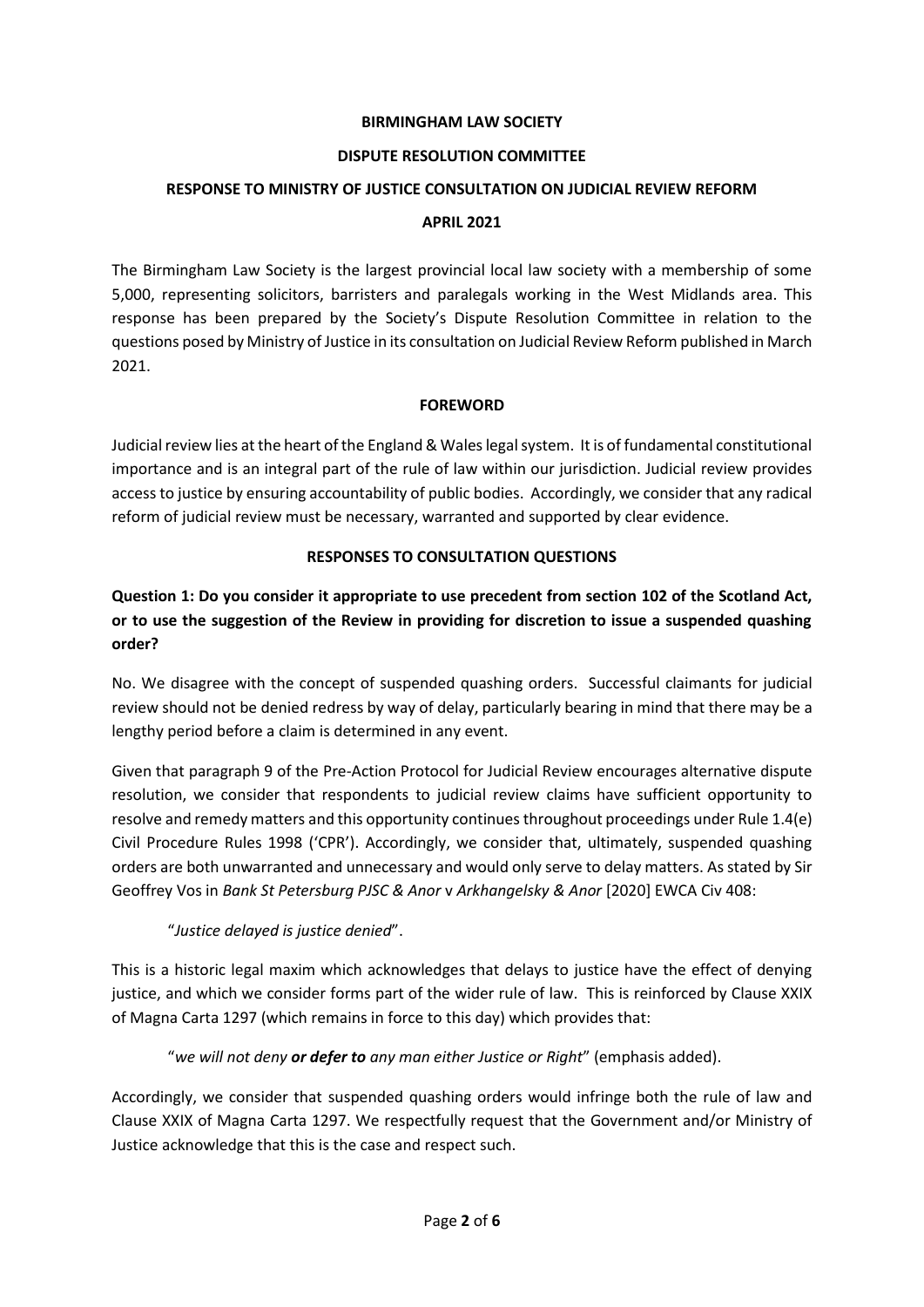## **Question 2: Do you have any views as to how best to achieve the aims of the proposals in relation to Cart Judicial Reviews and suspended quashing orders?**

As regards the proposals in respect of suspended quashing orders, we oppose this entirely; please see our response to Question 1 above.

As regards the proposals in respect of *Cart* judicial reviews, whilst the arguments of the Public law Project in respect of statistical inaccuracies (see here: [https://publiclawproject.org.uk/content/uploads/2021/04/120421-Letter-from-PLP-to-OSR-.pdf\)](https://publiclawproject.org.uk/content/uploads/2021/04/120421-Letter-from-PLP-to-OSR-.pdf) are noteworthy, looking beyond this, we consider that Section 13(8)(c) of the Tribunals, Courts and Enforcement Act 2007 demonstrates clearly that the will of Parliament was that refusal of permission to appeal by the Upper Tribunal should not be capable of further challenge. Accordingly, we consider that the Supreme Court's decision in *Cart* v *The Upper Tribunal* (Rev 1) [2011] UKSC 28 was indeed wrong and consider that this alternate route of judicial review should no longer be allowed to continue.

To achieve this aim, we propose that a new section "10A" be inserted into the Tribunals, Courts and Enforcement Act 2007 which reads as follows:

"*(10A) An "excluded decision" under section 13(8)(c) is not subject to the supervisory jurisdiction of the High Court*".

#### **Question 3: Do you think the proposals in this document, where they impact the devolved jurisdictions, should be limited to England and Wales only?**

Yes. We consider that this is a sensible approach which would demonstrate respect for the devolved administrations, devolved jurisdictions and Union of the United Kingdom.

## **Question 4: (a) Do you agree that a further amendment should be made to section 31 of the Senior Courts Act to provide a discretionary power for prospective-only remedies? If so, (b) which factors do you consider would be relevant in determining whether this remedy would be appropriate?**

No. There is no justification for the preclusion of justice to any judicial review claimants who have been wronged. As per the principle of *restitutio ad integrum*, those who have been wronged are entitled to be restored to the position that they would have been in had the wrongdoing not occurred. We consider that this principle forms an integral part of the rule of law, and we respectfully request that the Government and/or Ministry of Justice acknowledge that this is the case and respect such.

# **Question 5: Do you agree that the proposed approaches in (a) and (b) will provide greater certainty over the use of Statutory Instruments, which have already been scrutinised by Parliament? Do you think a presumptive approach (a) or a mandatory approach (b) would be more appropriate?**

No. We oppose the proposals of prospective-only remedies entirely; please see our response to Question 4 above.

**Question 6: Do you agree that there is merit in requiring suspended quashing orders to be used in relation to powers more generally? Do you think the presumptive approach in (a) or the mandatory approach in (b) would be more appropriate?**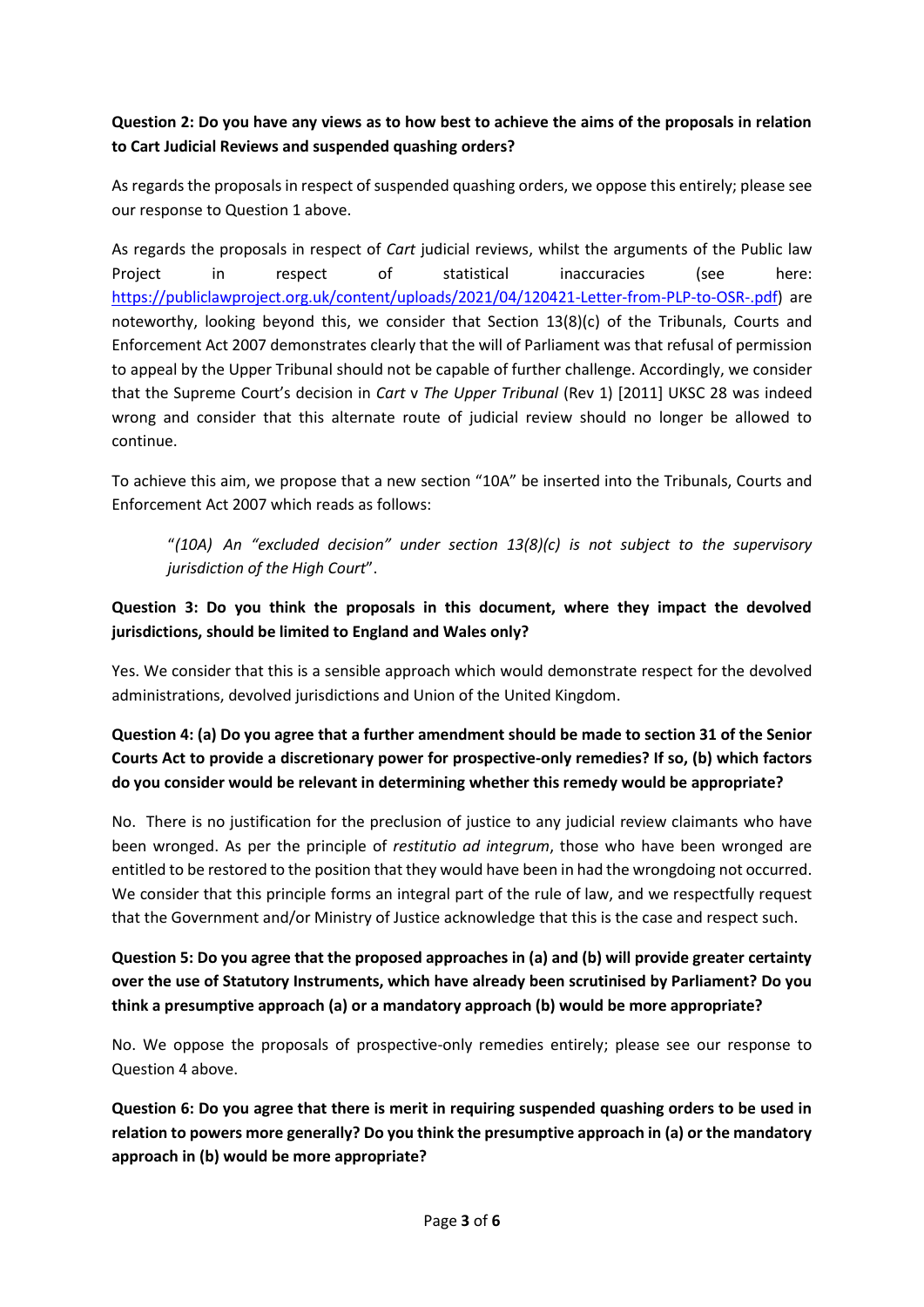No. We oppose suspended quashing orders entirely; please see our response to Question 1 above.

# **Question 7: Do you agree that legislating for the above proposals will provide clarity in relation to when the courts can and should make a determination that a decision or use of a power was null and void?**

No. We consider that such legislation is neither necessary nor warranted, and is likely to introduce complexity and confusion rather than simplifying matters.

#### **Question 8: Would the methods outlined above, or a different method, achieve the aim of giving effect to ouster clauses?**

We consider that there is no case for modifying the approach of the courts to ouster clauses. The courts should decide whether in all the circumstances, effect should be given to a specific ouster clause, as is currently the case. If Parliament wishes to reaffirm, or clarify its will, it can subsequently do so (as demonstrated by the Government's proposals in respect of *Cart* judicial reviews). Where Parliament clarifies its will, this will undoubtedly weigh in favour of the preservation of the ouster clause, and it is hard to envisage a court challenging such a clause in such circumstances.

## **Question 9: Do you agree that the CPRC should be invited to remove the promptitude requirement from Judicial Review claims? The result will be that claims must be brought within three months.**

Yes. We consider that a promptitude test is unnecessary where a longstop period has been prescribed by the CPR. Judicial review is a key means of ensuring accountability of public bodies and it must not be forgotten that ultimately it provides citizens with access to justice which, of course, also has implications as regards equality of arms. There are undoubtedly those out there who may struggle initially to find representation, assistance or funding. We therefore respectfully request that a new time limit of 6 months be applicable to all judicial review claims. It is acknowledged that this additional period may be inconvenient or irritating to respondents, however we do not consider that it would have any meaningful or significant impact on respondents. Additionally, as set out in our response to Question 10 below, this is countered by the benefit of increased opportunity for alternative dispute resolution which would come from an extended time limit, which no doubt would be beneficial to both claimants and respondents. As per our response to Question 16 below, we support an extension to the time limit of CPR 54.14 which we consider ensures fairness to respondents, particularly if the proposed 6-month time limit to bring a claim is adopted.

## **Question 10: Do you think that the CPRC should be invited to consider extending the time limit to encourage pre-action resolution?**

Yes. We consider that an extension to the time limit would better facilitate alternative dispute resolution, which can be difficult within the current 3-month period. Accordingly, we consider that an extension to the time limit would be beneficial to both claimants and respondents. Please also see our response to Question 9 above.

**Question 11: Do you think that the CPRC should be invited to consider allowing parties to agree to extend the time limits to bring a Judicial Review claim, bearing in mind the potential impacts on third parties?**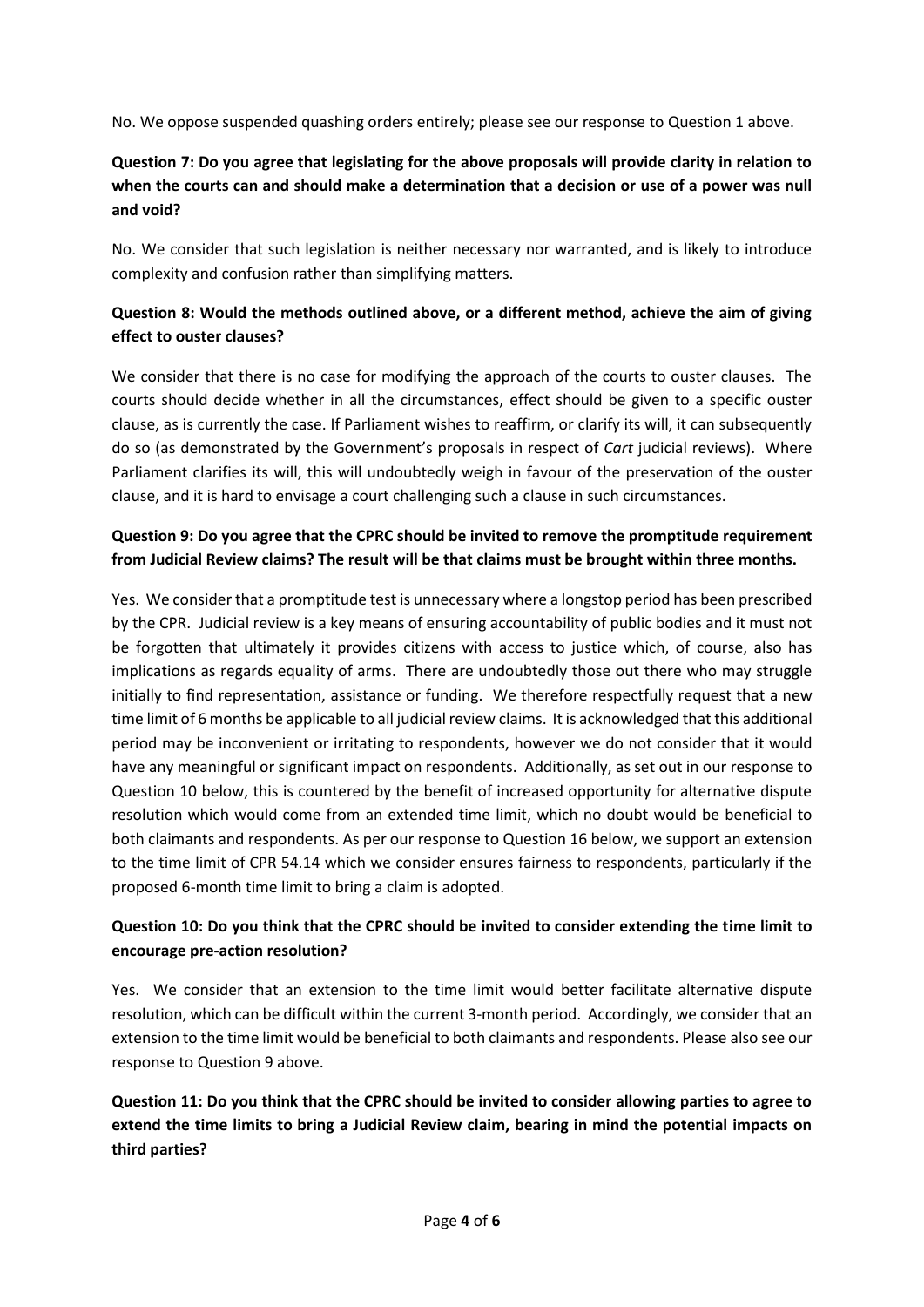Yes. We consider that this proposal is beneficial to claimants and respondents alike, particularly as it will allow parties additional opportunity to explore alternative dispute resolution if they so wish.

#### **Question 12: Do you think it would be useful to invite the CPRC to consider whether a 'track' system is viable for Judicial Review claims? What would allocation depend on?**

No. We consider that a 'track' system for judicial review claims is neither necessary nor warranted.

## **Question 13: Do you consider it would be useful to introduce a requirement to identify organisations or wider groups that might assist in litigation?**

Yes. This is a sensible proposal and no doubt would assist with improving access to justice.

# **Question 14: Do you agree that the CPRC should be invited to include a formal provision for an extra step for a Reply, as outlined above?**

We agree that a formal provision for a Reply would be welcome, however we consider a period of 7 days from the date of service of the Acknowledgment of Service to be too short. We consider a period of 14 or 21 days to be more appropriate/reasonable.

# **Question 15: As set out in para 105(a) above, do you agree it is worth inviting the CPRC to consider whether to change the obligations surrounding Detailed Grounds of Resistance?**

Yes.

## **Question 16: Is it appropriate to invite the CPRC to consider increasing the time limit required by CPR54.14 to 56 days?**

Yes. We consider that this is warranted in particular if our proposal of a 6-month time limit to bring a judicial review claim (see our response to Question 9 above) is adopted.

## **Question 17: Do you have any information that you believe would be useful for the Government to consider in developing a full impact assessment on the proposals in this consultation document?**

No.

**Question 18: Do you have any information that you consider could be helpful in assisting the Government in further developing its assessment of the equalities impacts of these proposals?** 

No.

#### **Question 19: Are there any mitigations the Government should consider in developing its proposals further? Please provide data and reasons**

No view is expressed in this regard.

#### **ADDITIONAL SUBMISSIONS**

In his 2010 Review of Civil Litigation Costs, Sir Rupert Jackson recommended the introduction of qualified one-way costs shifting ('QOCs') for all judicial reviews. We consider that whilst the Government is considering wider judicial reform, this is the perfect opportunity for this proposal to